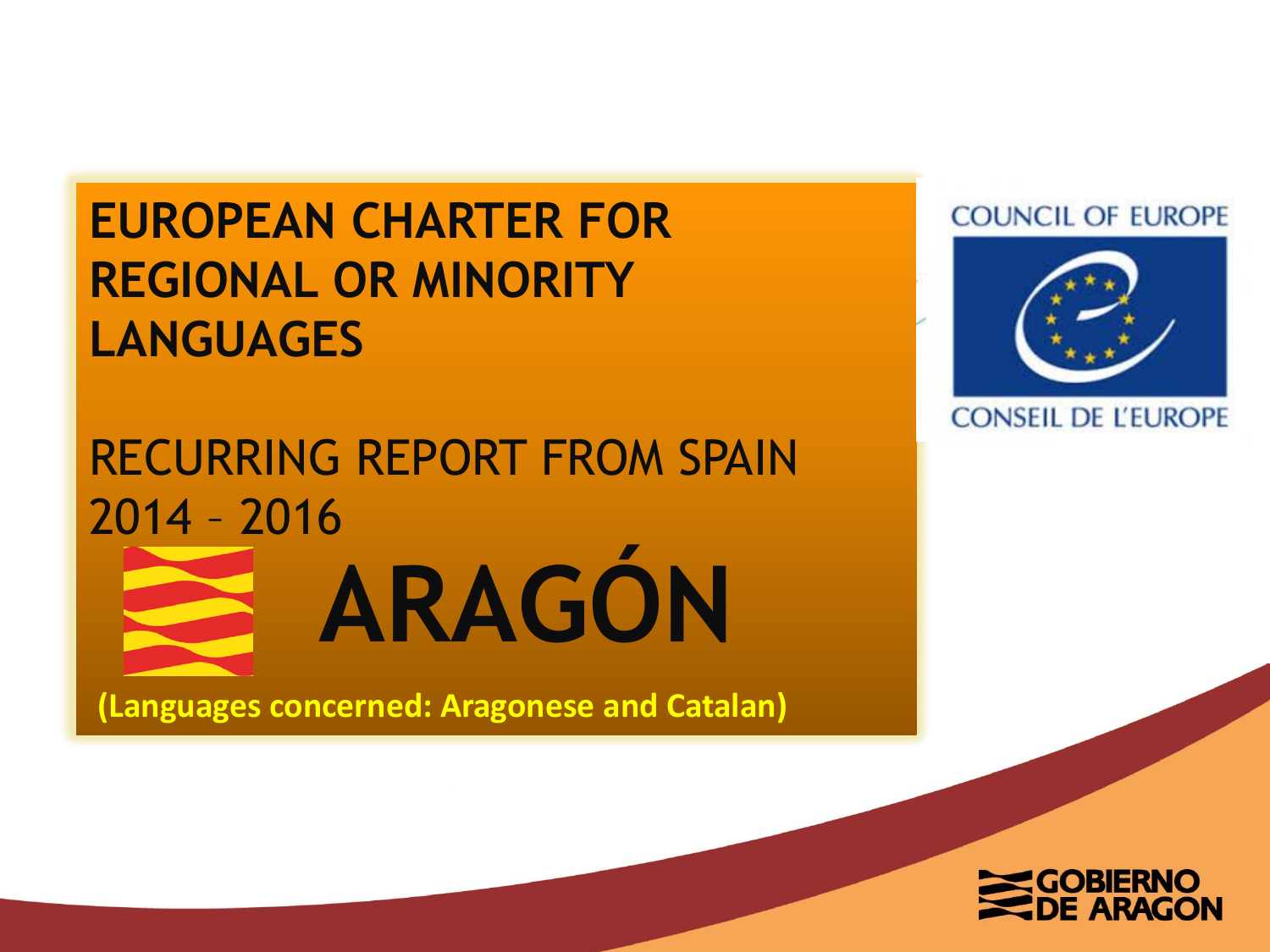### 4TH REPORT FROM SPAIN 2011 – 2013

### **EUROPEAN CHARTER FOR REGIONAL OR MINORITY LANGUAGES** AUTHORITIESDEMANDS MADE TO THE ARAGONESE

RECURRING REPORT FROM SPAIN 2014 – 2016

#### **COUNCIL OF EUROPE**



**CONSEIL DE L'EUROPE** 

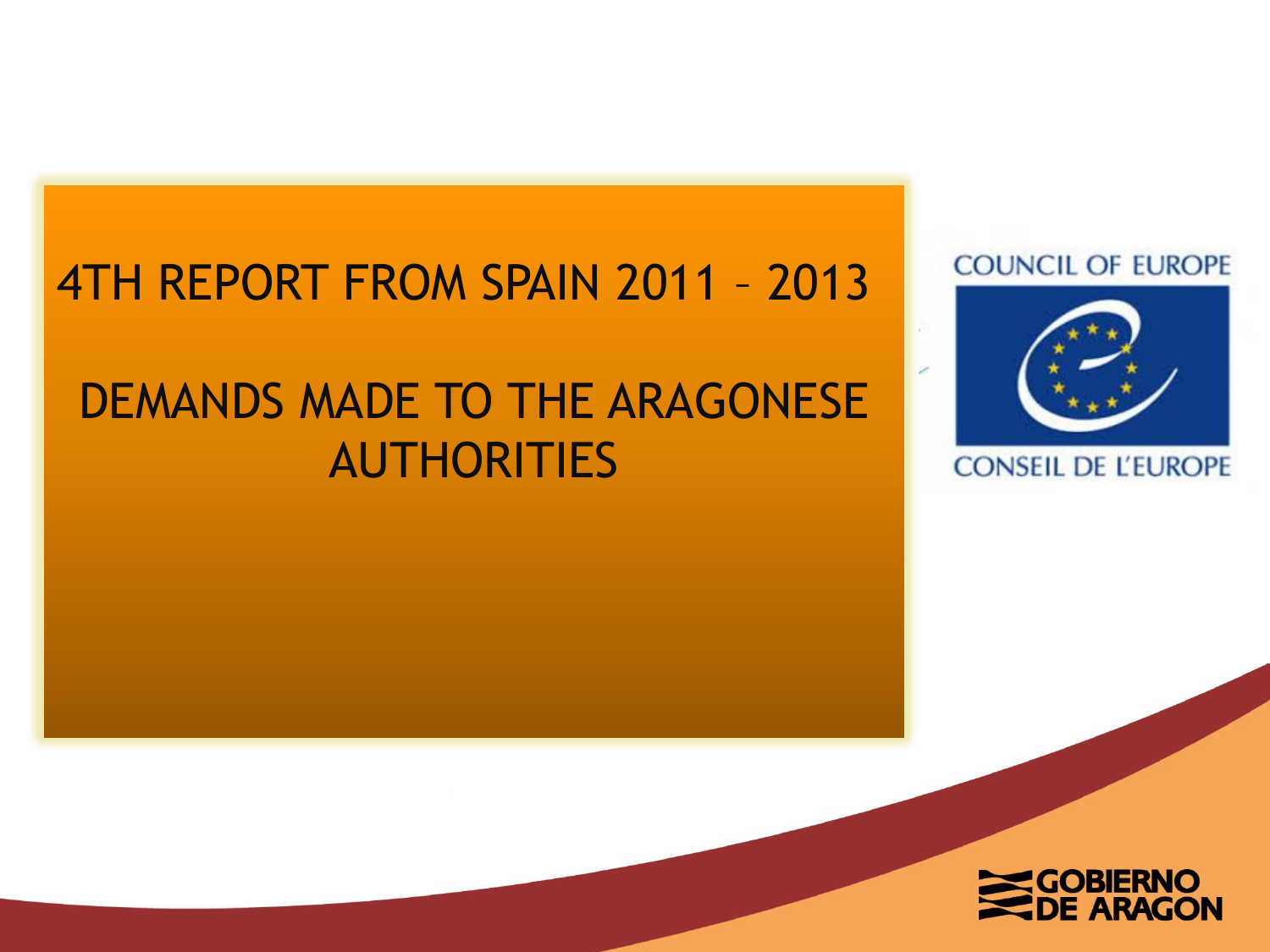• *"In the new Law on the use and protection and promotion of languages and linguistic modalities makes no explicit reference to the names of the traditional minority languages, which are Aragonese and Catalan" (Part II Languages.16)*

# 2014 2015 2016



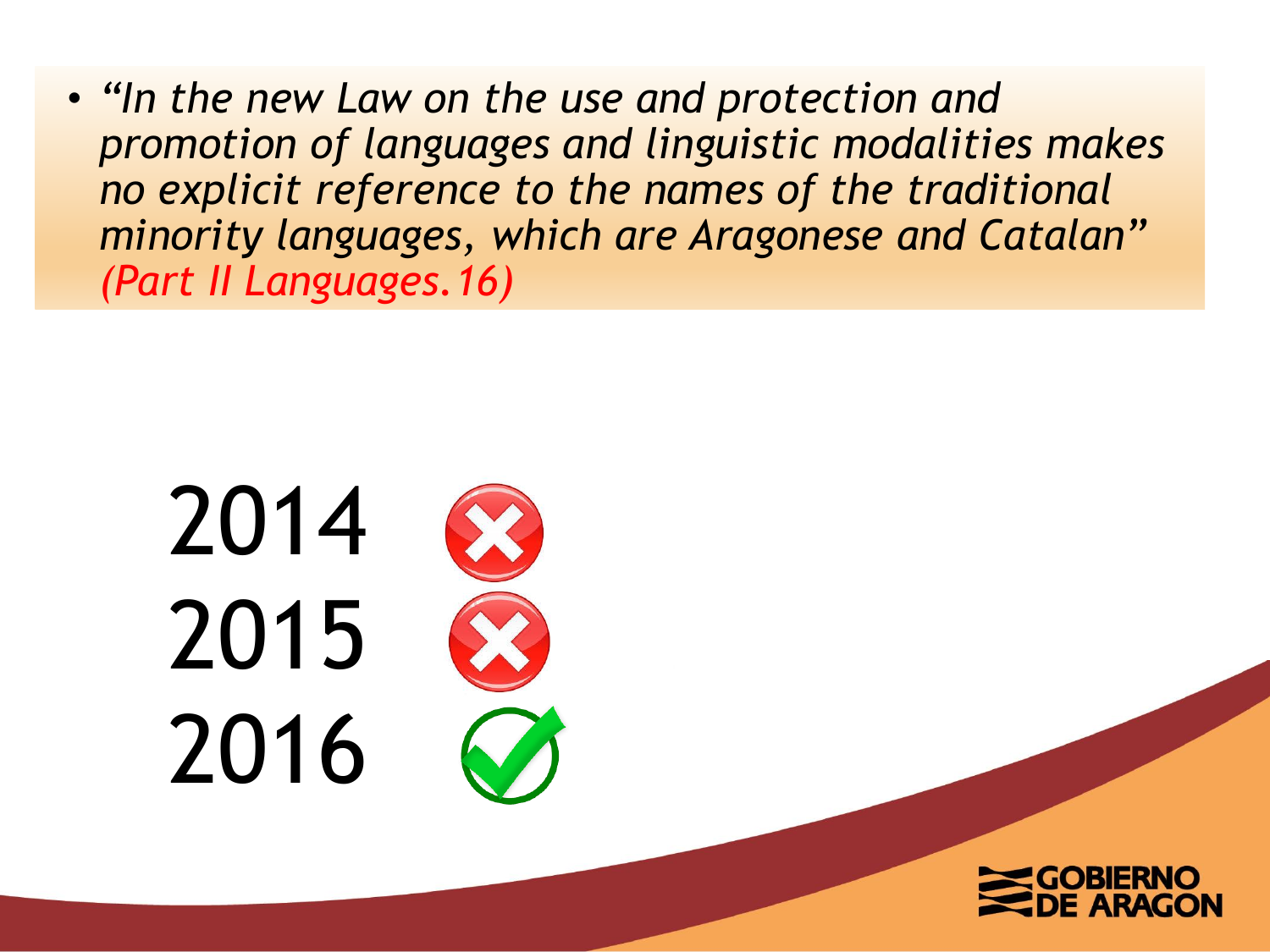### • For the first time in history, a *General Directorate of Language Policy* is created in summer 2015



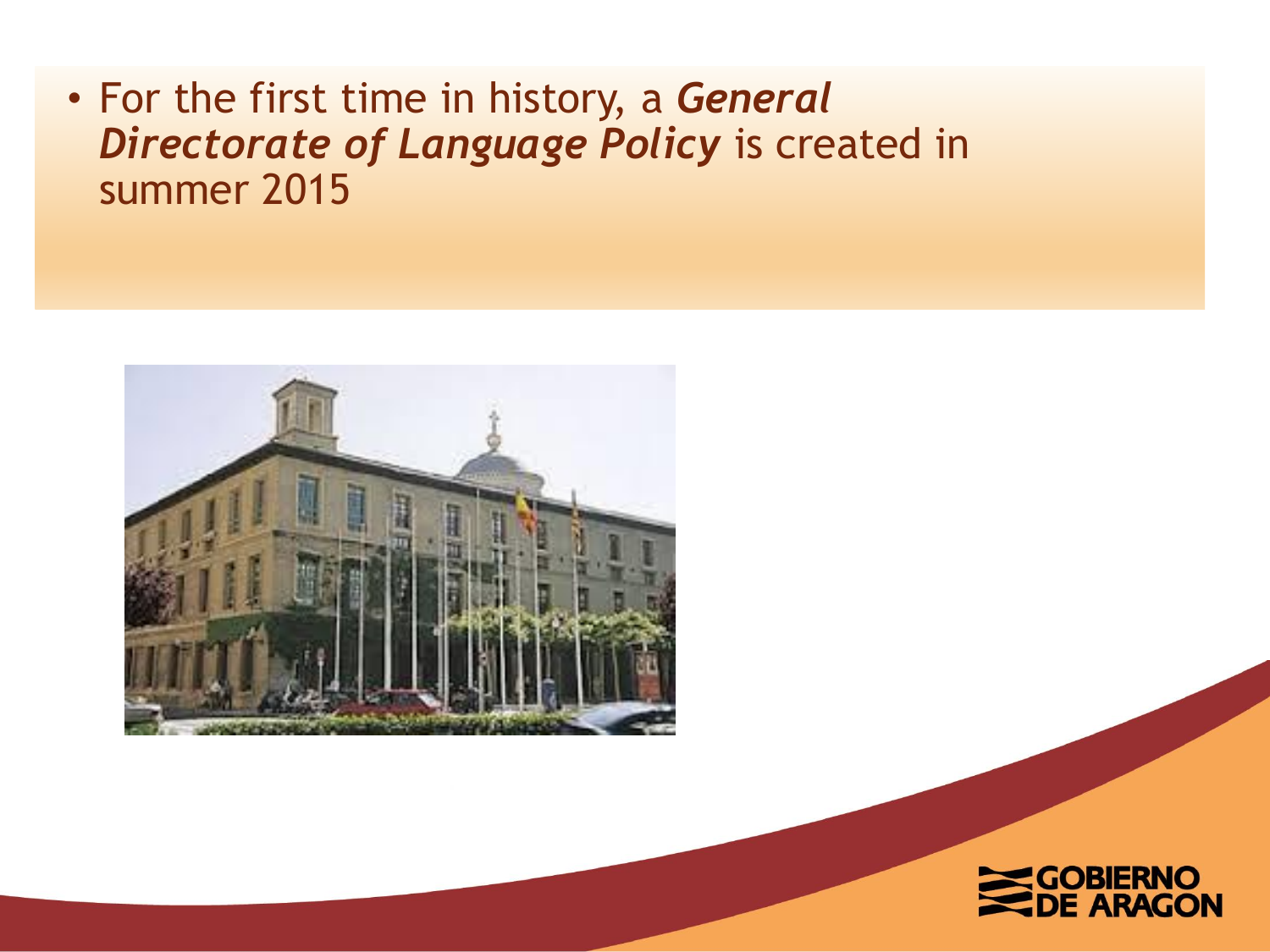• *"The Committee of Experts urges the authorities to clarify the current number of Aragonese and Catalan speakers and to provide information in the next periodical report." (Part II Languages.49)*

## Since 2015 more detaided studies are provided

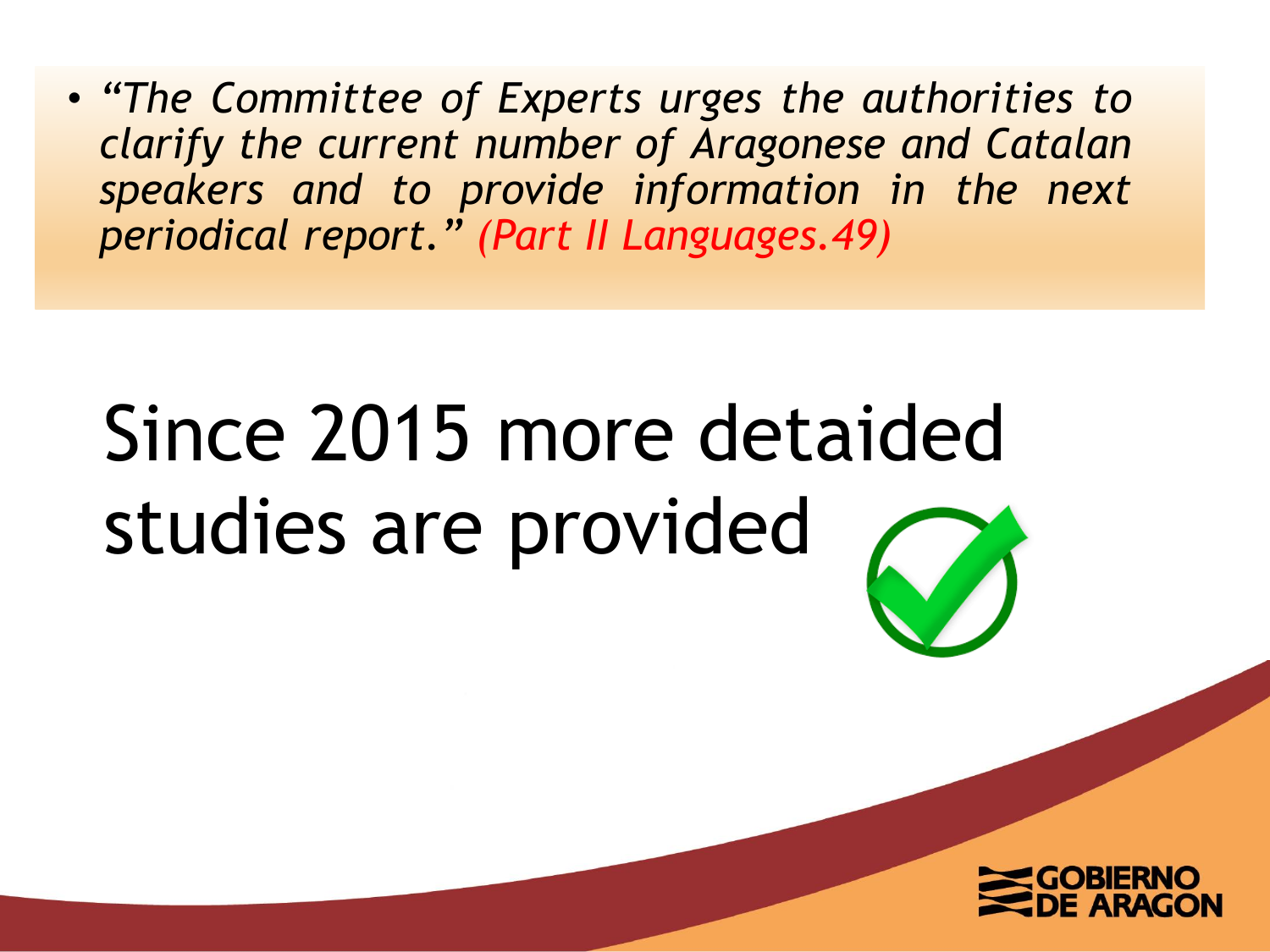• *"The Committee of Experts strongly urges the authorities to take the necessary steps to recognize the status of Catalan and Aragonese as traditionally spoken languages in Aragon." (Objectives and Principles. Paragraph 1, a)*



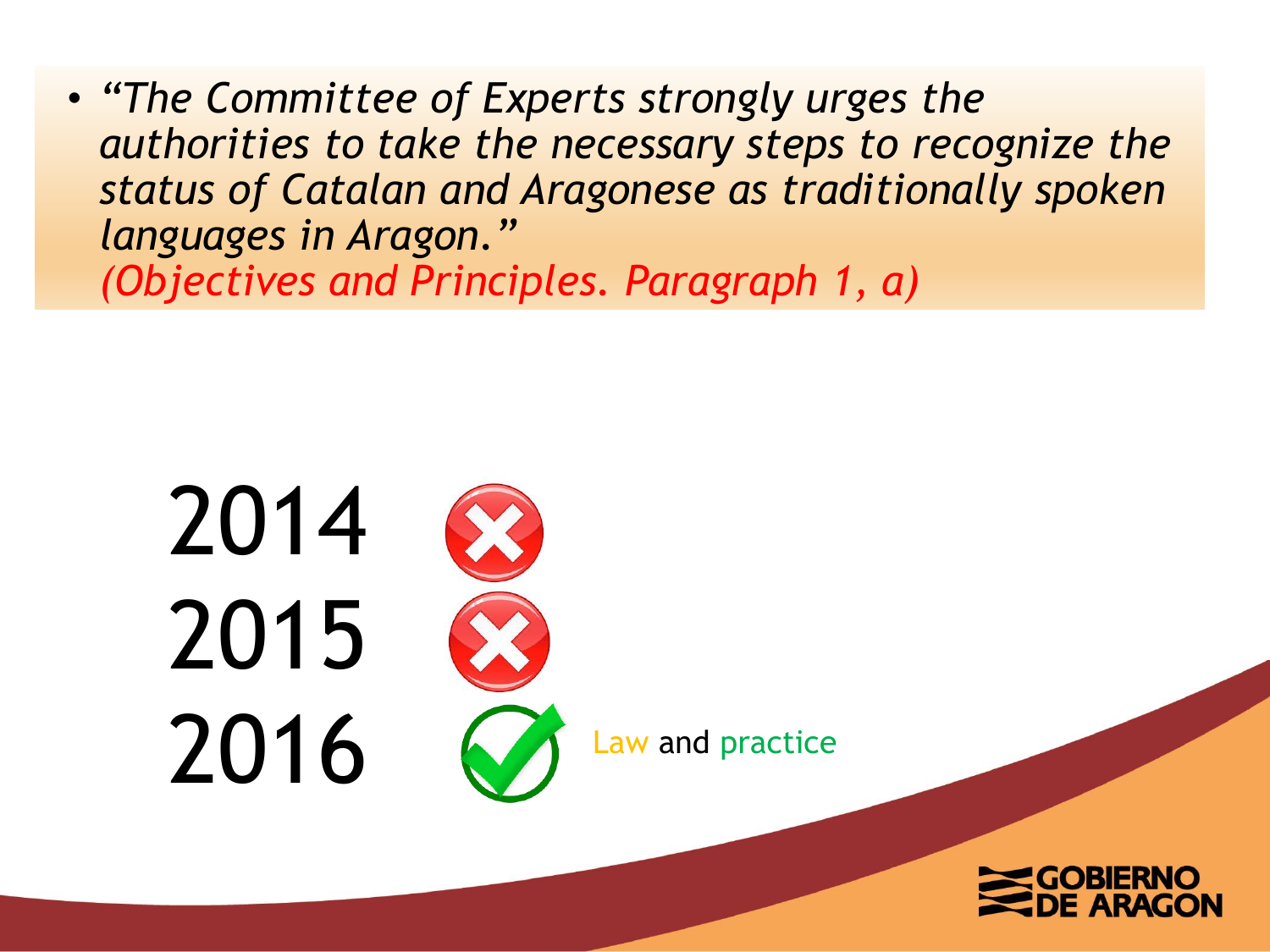• *"The Committee of Experts strongly urges the authorities to adopt a specific legal framework for the protection and promotion of Catalan and Aragonese in Aragon as separate languages". (Objectives and Principles. Paragraph 1 c)*



- Improved legal framework in Education
- First steps to create the Academy

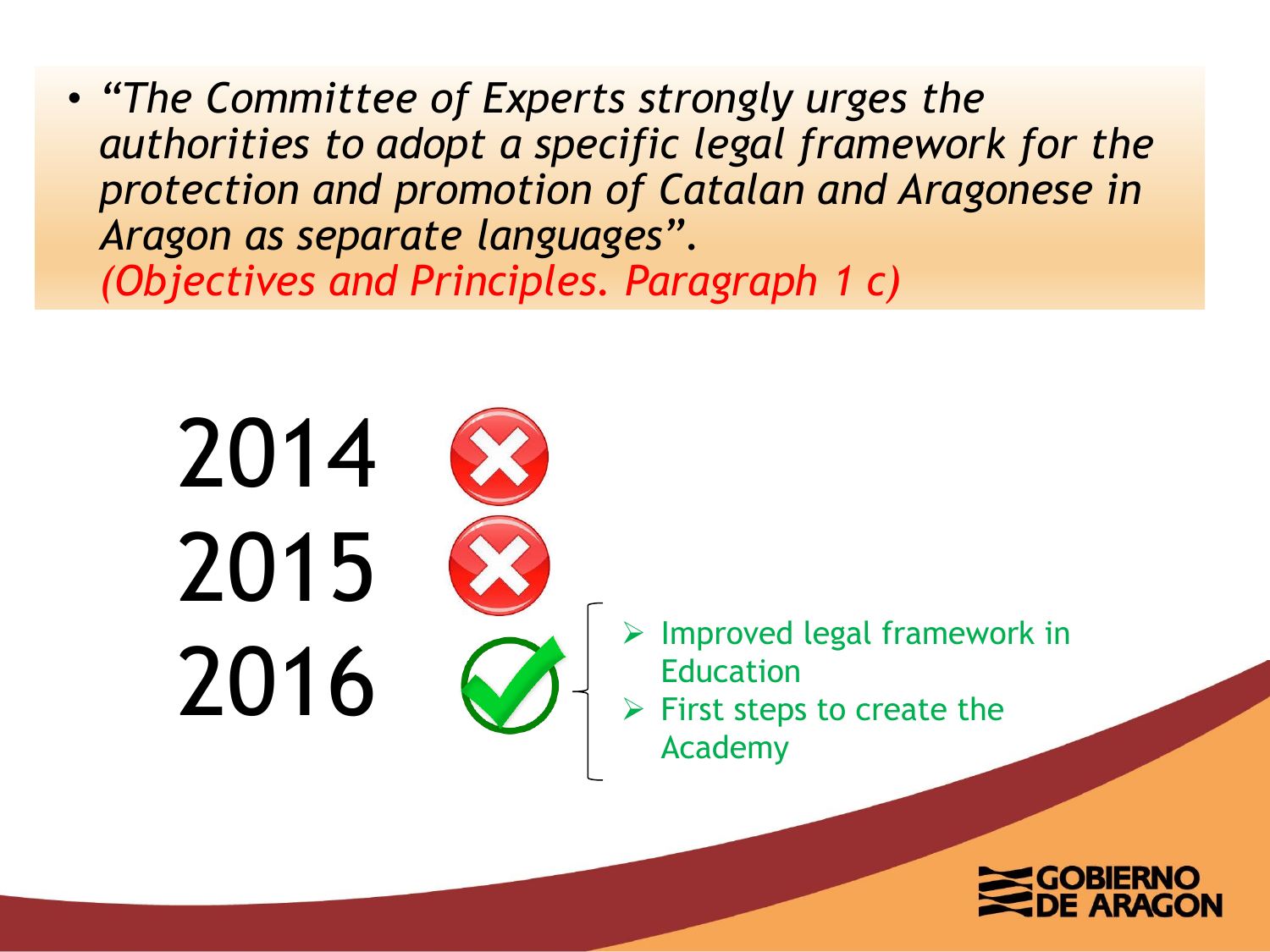*the need for facilitation and/or encouragement of the use of regional or minority languages, in speech and writing, in public and private life.*

*(Objectives and Principles. Paragraph 1, d)*

## $2014$   $\odot$  $2015$   $\odot$ Since 2016 (V)

- $\triangleright$  Prizes (literary and social) in Aragonese and Catalan
- $\triangleright$  Grants for NGO's, Councils and publishers
- $\triangleright$  Socialization programmes in Aragonese and Catalan: Summer camps, courses, encounters, seminaries, expositions, etc.
- $\triangleright$  Social campaigns to encourage the use of native names
- $\triangleright$  Radio in Aragonese
- $\triangleright$  Official Web page
- $\triangleright$  Publications

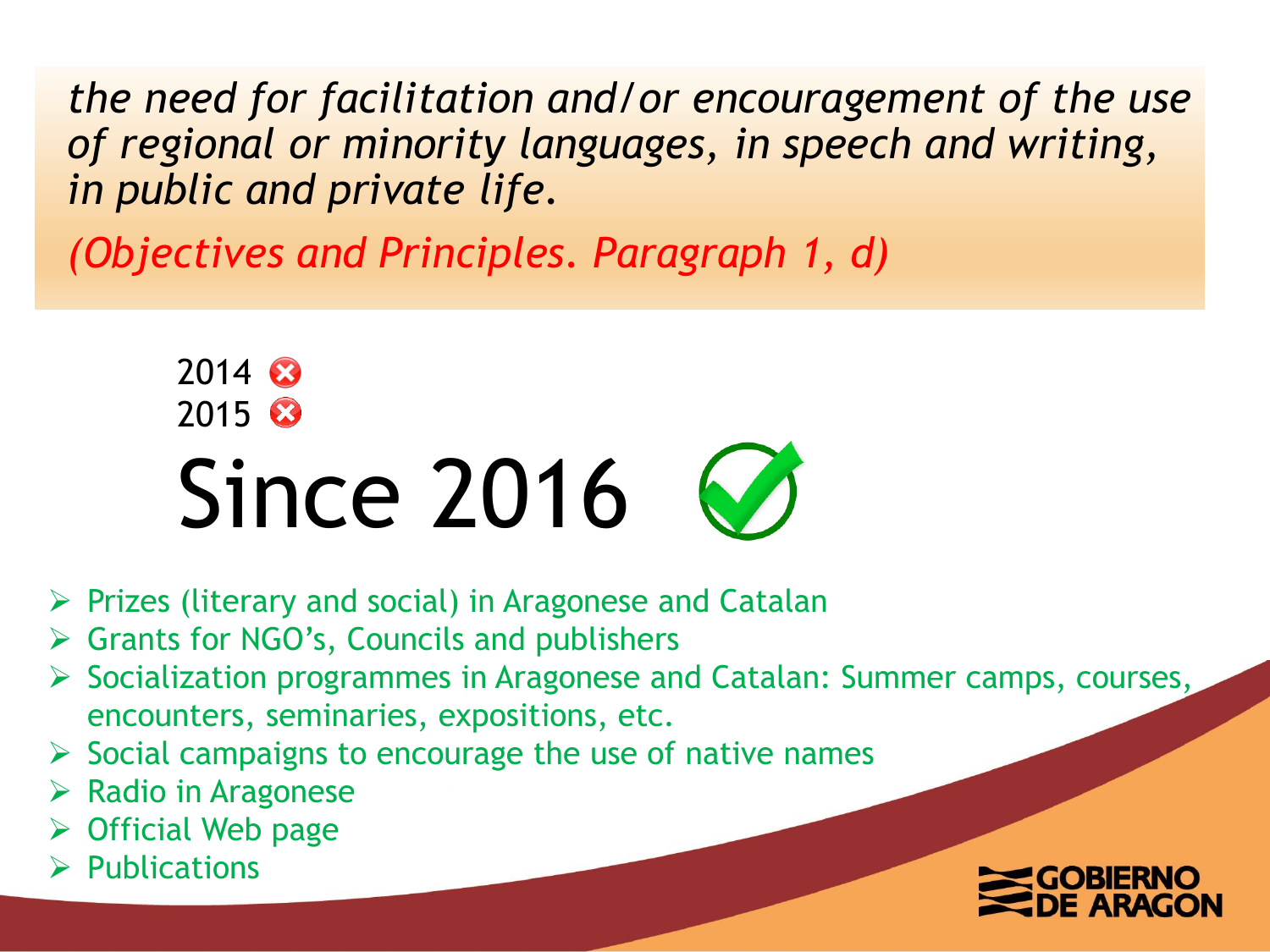*the need for facilitation and/or encouragement of the use of regional or minority languages, in speech and writing, in public and private life.*

*(Objectives and Principles. Paragraph 1, d)*

•*In the third evaluation report, the Committee of Experts asked the authorities to make efforts to find a consensus so that the development of Aragonese is not hampered in public life*

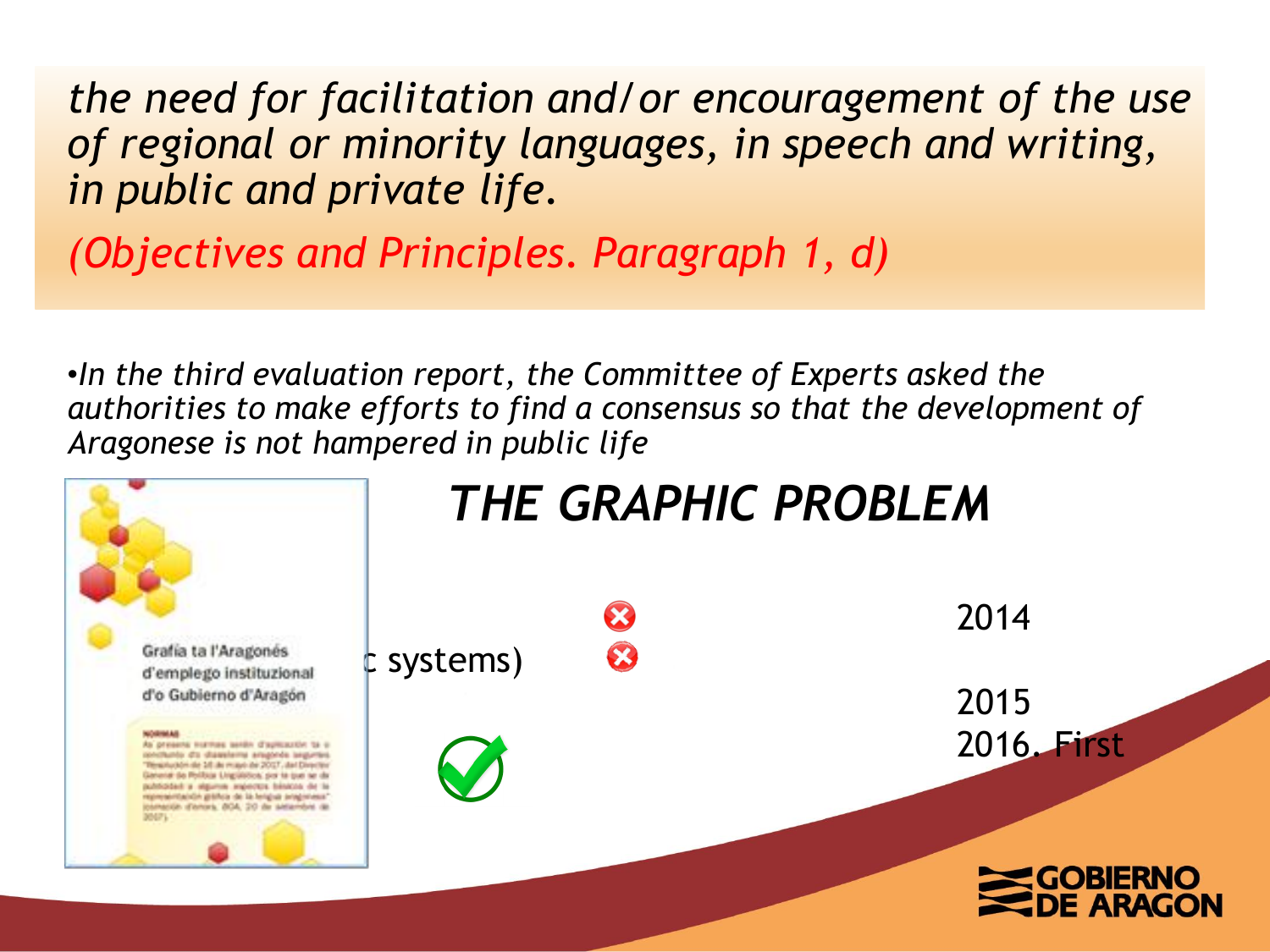• *the provision of appropriate forms and means for the teaching and study of regional or minority languages at all appropriate stages: "the Committee of Experts asks for information in the next periodical report." (Objectives and Principles. Paragraph 1, f)*



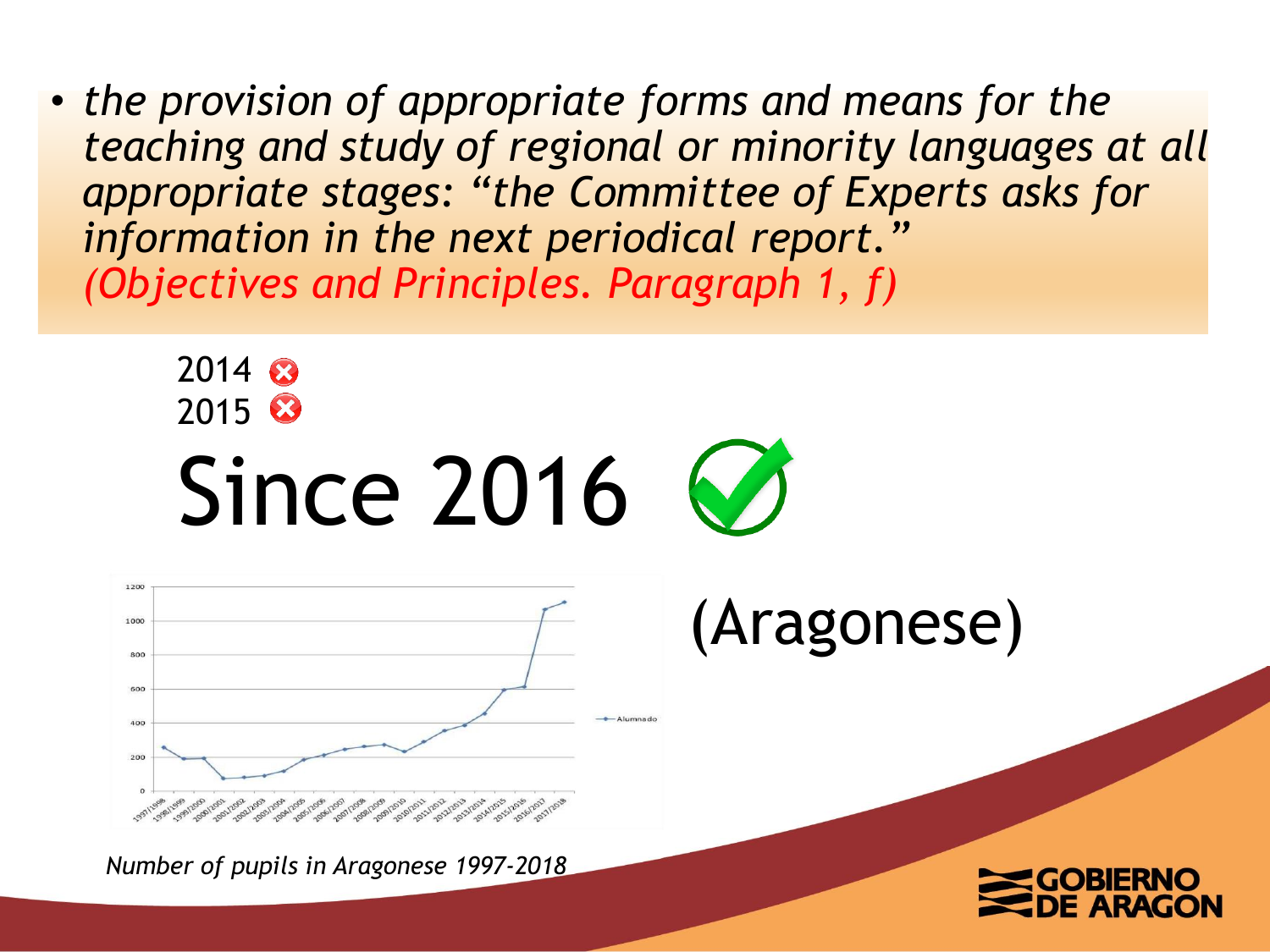• *the promotion of study and research on regional or minority languages at universities or equivalent institutions.*

*(Objectives and Principles. Paragraph 1, h)*

2014 (Aragonese) 2015 (Aragonese)<sup>3</sup>  $(Catalan$ 

# Since 2016

- First steps to constitute the Cátedra (Chair) "Johan Ferrandez d'Heredia". University of Zaragoza)
- $\triangleright$  First steps for the official recognition for Aragonese at university level

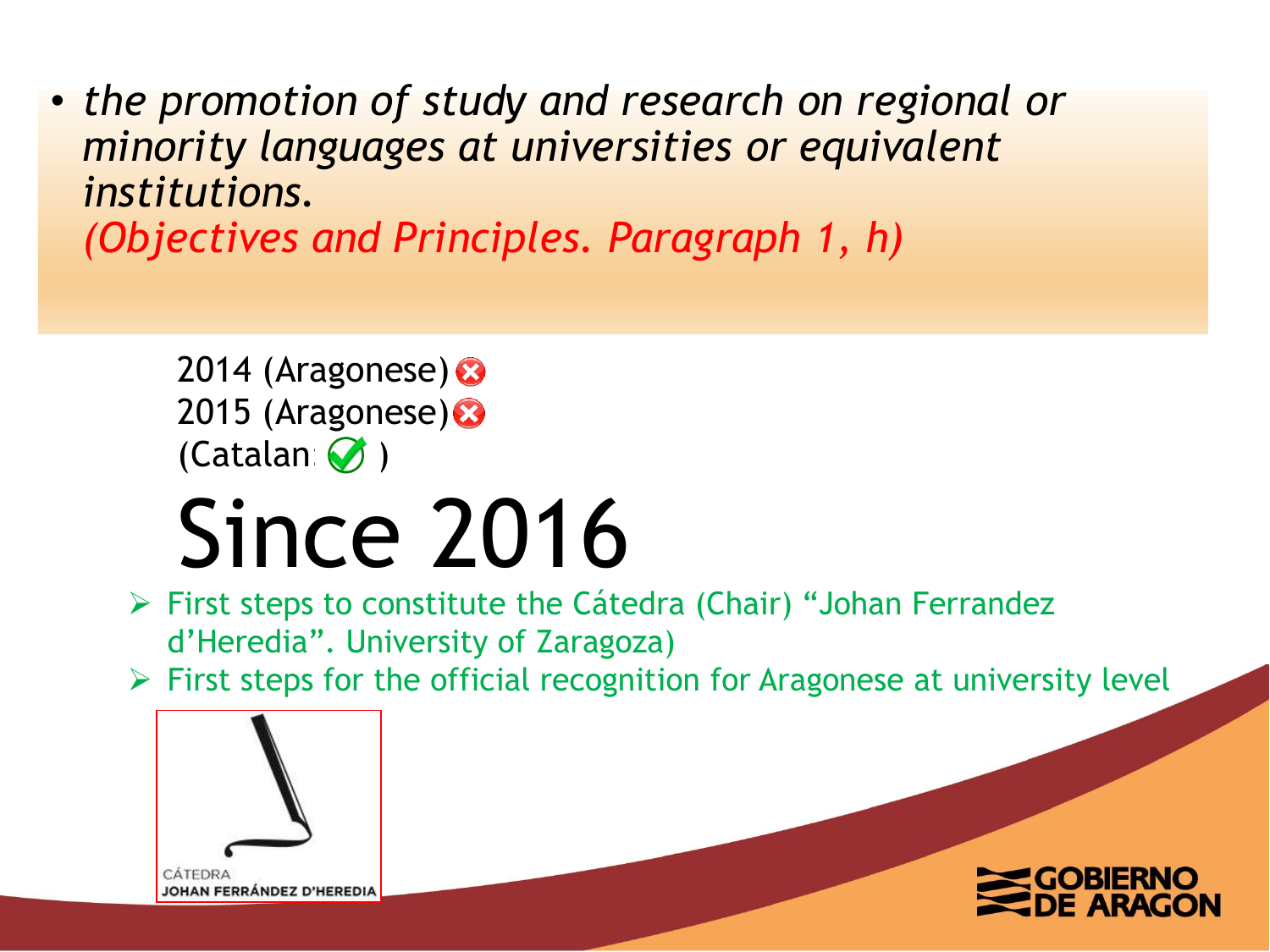• *The Committee of Experts would welcome information about the functioning of the Academy in the next periodical report. (Objectives and Principles. Paragraph 1, h. 173)*

- *2013. The 3/2013 Law creates the Academy and establishes a period of 8 months to approve its statute.*
- *2015. The General Directorate for Language policy starts*
- *2016. The legal process to approve the Academy's statute constitute the Academy starts*
- *2018. The Academy's statute is finally approved.*

*(the Academy should start its work in a few weeks)*